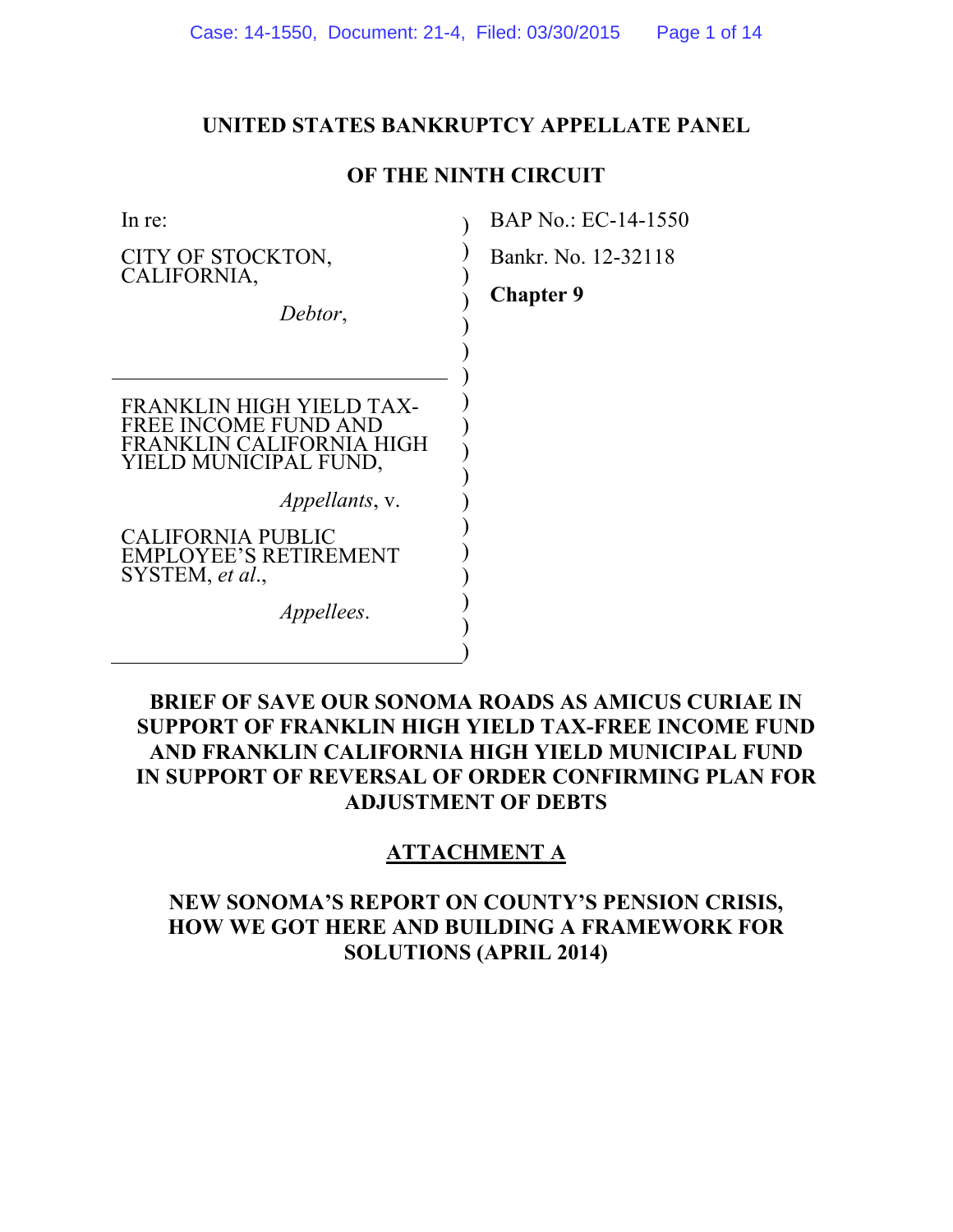# **New Sonoma's Report on the County's Pension Crisis**

# **How We Got Here and Building a Framework for Solutions**

**April, 2014**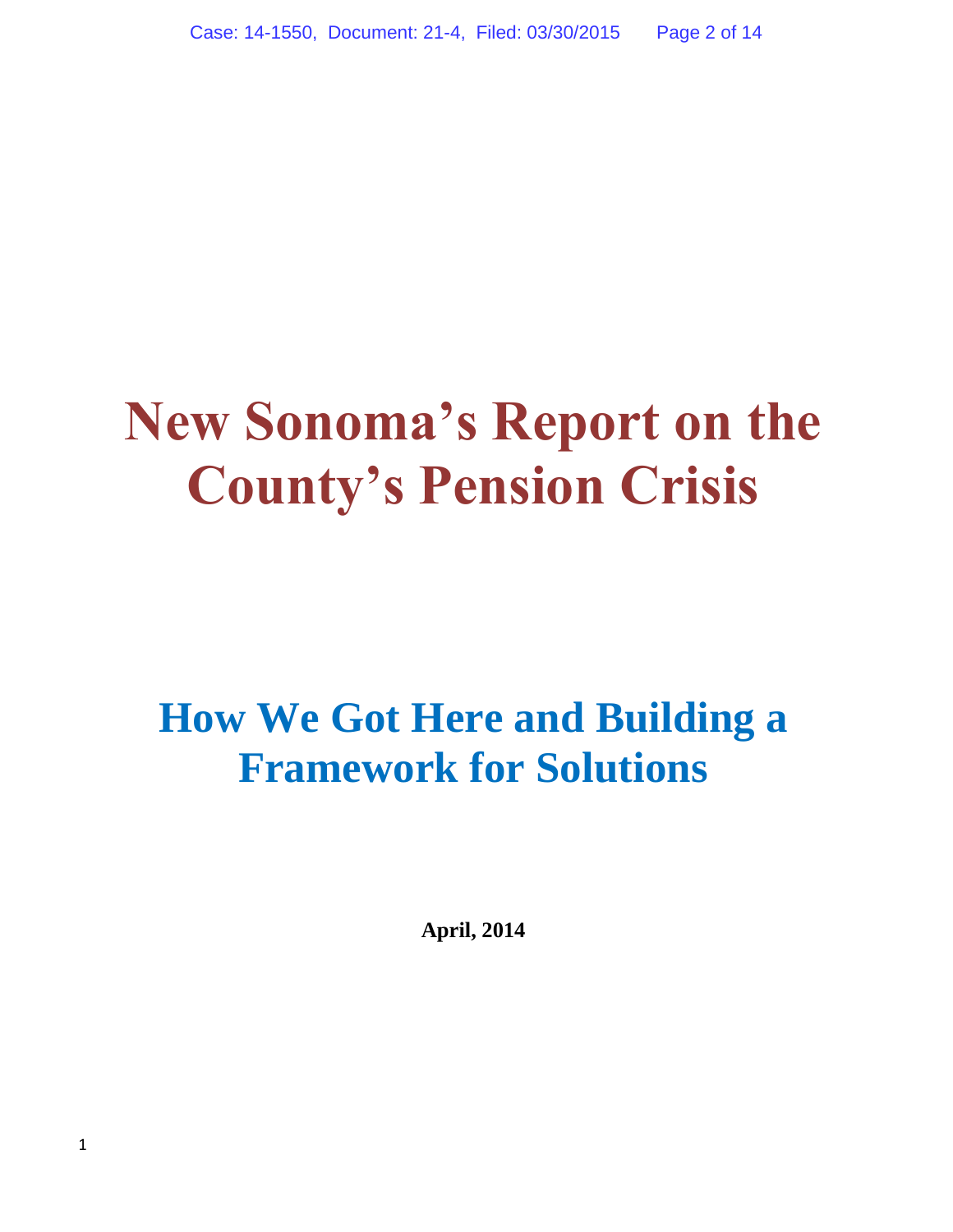# **Introduction**

A fair and sustainable retirement system plays a critical role in recruiting and retaining talented employees on whom we depend for quality public services, such as taking care of our fellow citizens in need, maintaining our roads, protecting our environment, policing our streets and highways, and prosecuting lawbreakers. The system is also designed to provide a level of secure income to these employees, once they retire. To be viable, the County's retirement system must be affordable for both the employees and the taxpayers who support it.

This report was published by New Sonoma, a nonpartisan, volunteer group of financial experts and concerned citizens. All the financial information in this report is taken from publically available documents. This report provides the first-of-its kind rating and assessment of the financial impacts of hundreds of millions of dollars in unfunded retiree debt owed by the County. It also compares Sonoma County with our neighboring counties and Tulare County, a county with a sound retirement system to demonstrate how our retirement system compares with others.

Ensuring a common understanding of the current pension situation and how we got here is critical to fostering a lively and informed debate among all stakeholders, including; employees, retirees, taxpayers, and elected officials.

Prior to 2002 we had a sustainable pension system. From the 1940's until 2002, Sonoma County provided its employees with sustainable pension levels that provided career employees with 60% of their salary upon retirement combined with social security and health care benefits. It was a sustainable, affordable system that required the County to contribute 7% of the payroll and employees 7% of their salary to properly fund the system. From 1994 to 2001 the County's pension costs averaged \$20 to \$25 million per year.

Today, this is not the case. Sonoma County's retiree pension and health care system provides neither retirement security nor financial sustainability and it is in dire need of re-design. At the end of 2012 the retirement fund had unfunded liabilities of \$527 million and unfunded retiree health care liabilities of \$297 million. In addition, the pension fund has consumed \$600 million in pension obligation bond funds that taxpayers will pay principal and interest on for the next 20 years.

At its simplest, an unfunded liability is the additional amount of money required to be infused into the system today, to fully support the promises made to retirees and current employees for service already rendered. It does not include amounts required to fund benefits for future service. In fact, most of the money going into the system today is to pay off these unfunded liabilities.

Each year that the County delays action to address its fundamental structural pension issues, the more risk the system faces and the harder and more painful it will be to fix. Recently in Stockton, the retirees lost their medical benefits in the bankruptcy settlement and in Detroit, the bankruptcy judge ruled that pensions can be impaired, meaning retirees will see their benefits significantly reduced.

This report is a call to action on the part of our elected leaders, County employees, employee unions, and citizens to work together to create a sustainable pension system that will provide retirement security for our valued employees and enable the County to continue to provide the services we need to maintain our quality of life and a thriving economy.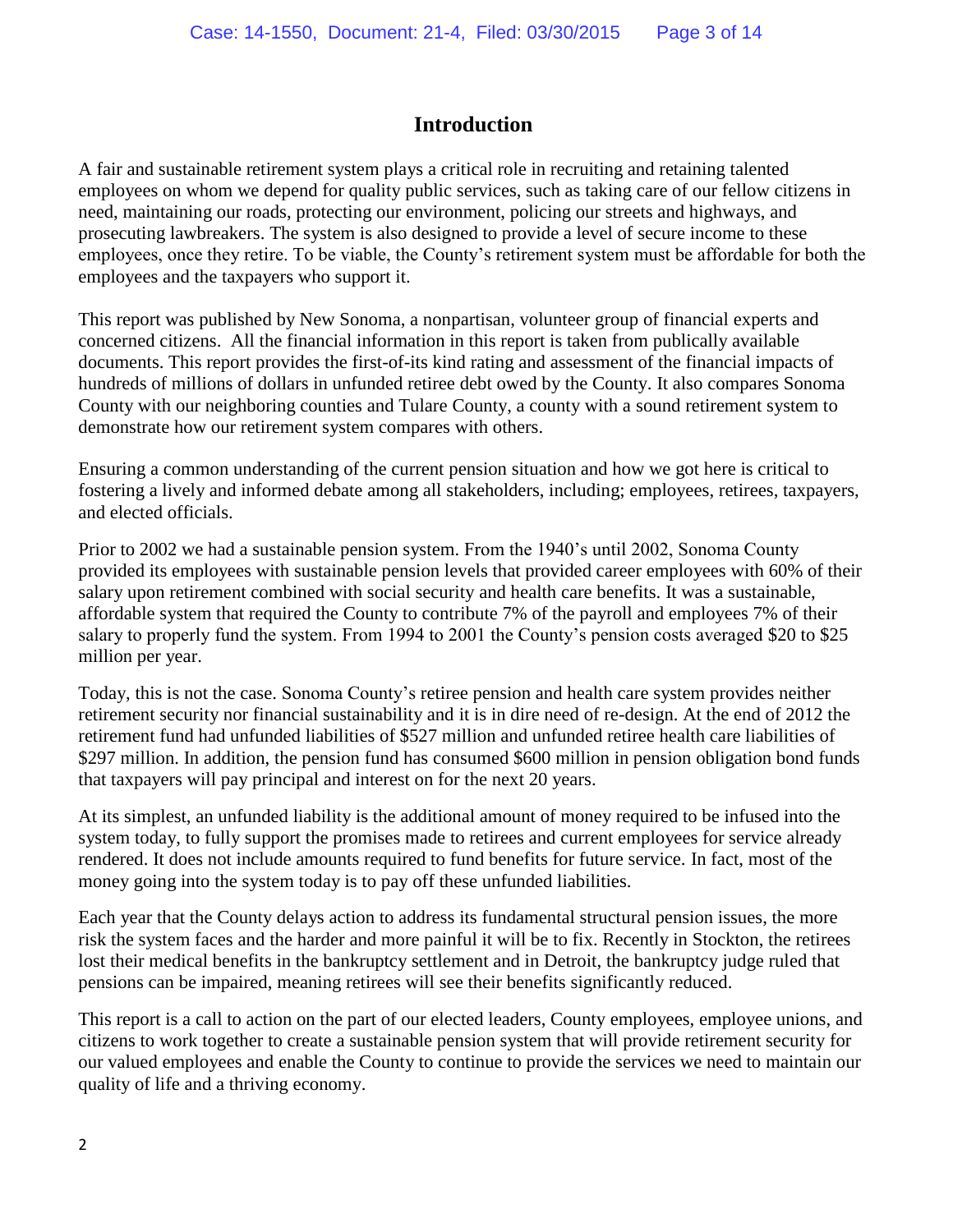#### **The Key Drivers of the Problem – Retroactive Increases and Accelerated Retirements**

In 2002, the Sonoma County Board of Supervisors enacted pension increases for both General and Safety Employees and adopted the highest allowable formulas, 3% of salary per year of service at 50 years of age for Safety Employees and 3% at 60 for General Employees. The increased benefits were combined with a court settlement called the Ventura Decision, which also added 46 special pay items to what was considered pensionable compensation.

All of these benefit increases were applied retroactively back to the date people were hired. This means that many employees were able to retire at younger ages with richer benefits. Since employee and taxpayer contributions needed to fund these improved benefits during prior periods of service were never contributed during the course of their employment, the unfunded liability increased substantially and newly retired employees received a windfall being paid for by taxpayers.

For General Employees, the average pension for new retirees rose from an average of \$22,468 per year to \$37,715 per year the year after they were enacted. This means the average retiree will receive an additional \$15,247 per year for the rest of their life. If a person bought an annuity for that amount it would cost them over \$300,000. The average term of employment for all retirees is 12 years so the additional annual amount for career employees would be significantly higher.

For Safety Employees, the retroactive increases resulted in a 69% increase in pensions for new retirees from an average cost of \$35,803 in 2002 to \$60,697 in 2006. So the average annual pension for Safety Employees was increased by \$24,894 per year. An annuity to provide the additional annual income would cost about \$500,000.

After the increase, the average retirement age for General Employees dropped from 62 to 57 and for Safety Employees from 56 to 51. This had a huge impact on the funding status and created additional unfunded liabilities because pensions were funded for 5 fewer years and retirees received benefits for 5 more years.

Currently, the funding ratio for retiree pension and health care benefits already earned is between 50% and 60%, meaning there is only 50 to 60 cents on the dollar available to pay for already earned benefits.

#### **How the Increase Was Supposed to Have Been Paid For**

The County Supervisors were told by the Sonoma County Retirement Association before pension increases were enacted that they had "designed" the increase so that it could be covered with an additional 3% of payroll contribution to the pension fund by the employees. Several Board Resolutions we received stated that the General Employees were paying 100% of the past and future cost of the increase and Safety Employees were paying half.

For the average employee this meant an additional contribution of \$2,400 per year. Instead of a percentage increase, since you don't know how long people will pay their 3% the employees should have been required when they retired to write a check to their pension fund account for \$300,000 to \$500,000. That is the only way to make them pay for the increase as was agreed.

What the Plan Administrators of the retirement board did not tell the supervisors was the cost they presented for General Employees did not include the impact of accelerated retirements. Those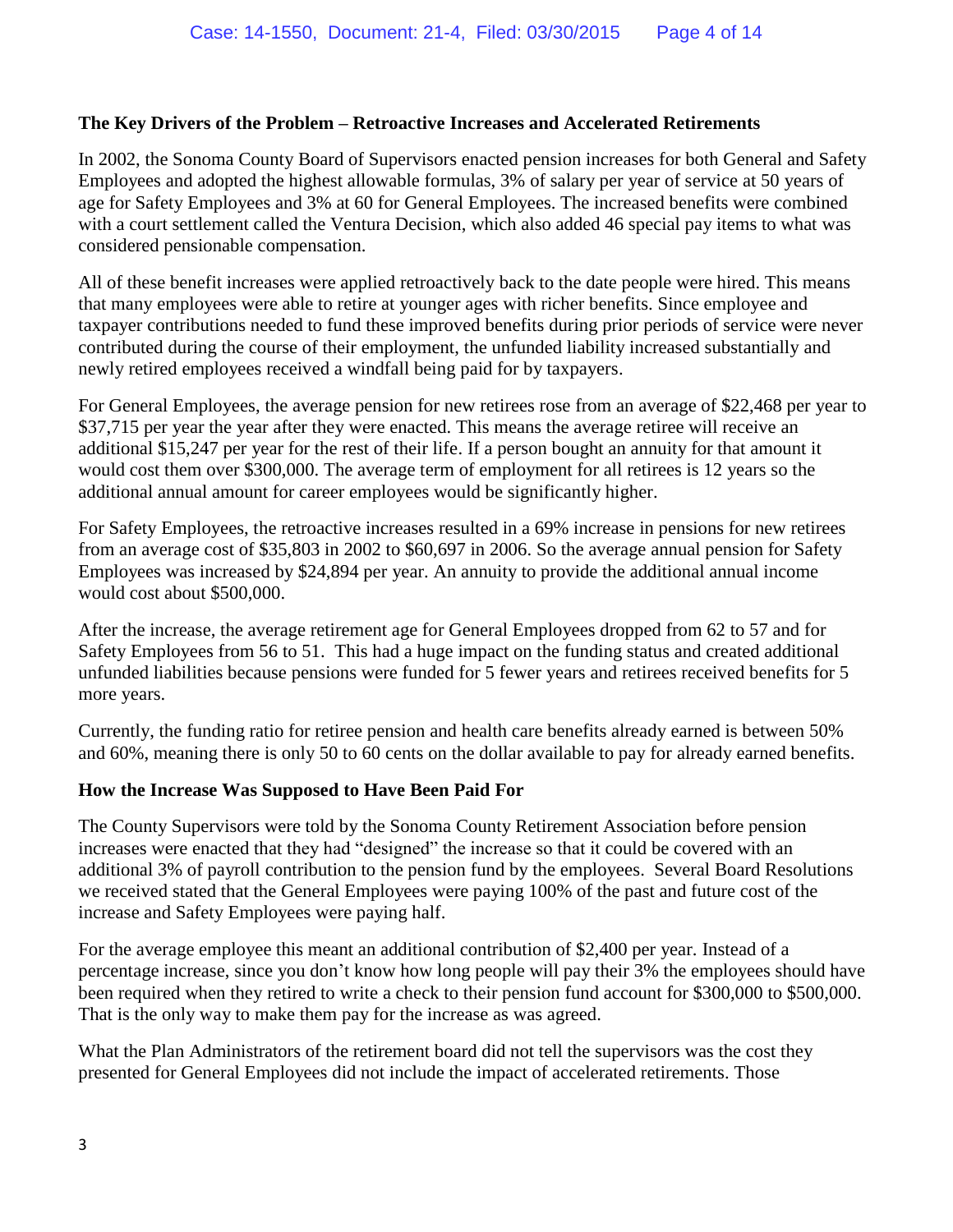accelerated retirements have cost the County tens of millions in additional pension costs each year as more and more employees started drawing their pensions, instead of contributing to them.

The costs of the benefit increases were also magnified by the lower than anticipated stock market returns. The pension fund's actuary used an assumed rate of investment return of 8% when calculating the cost of the increase. Since the increase, the investment fund has fallen \$570 million short of its assumed rate of return. As a result of increased retirements and investment shortfalls, the actual cost of the increase is approximately three times the cost that was provided to the Supervisors.

#### **The Failure to Provide Required Public Notification of the Benefit Increase**

After sending out letters requesting information under the Freedom of Information Act, New Sonoma received and reviewed the County documents surrounding the benefit increase. We discovered that when they were enacted, the Supervisors did not follow the requirements to perform their own actuarial study of the costs, nor did they notify the public of the increase as required by Section 7507 of the California Government Code. Some legal experts believe this should void the increase back to the date it was enacted.

#### **Understanding the Consequences of Further Inaction**

Increased pension costs in the years ahead have far reaching implications for the all County residents, including; (1) unsustainable annual costs for taxpayers, (2) burden on active County employees, (3) threats to vital public services, and (4) the potential for the County to run out of money and go bankrupt.

So far, additional pension costs have caused deep cuts to services and have greatly reduced the County's ability to maintain its roads and infrastructure. According to the Supervisor's Ad Hoc Committee Report on Roads, 86% of the County's roads are not receiving pavement preservation and we now have the third worst roads in the state according to the state's Pavement Condition Index's (CPI) report. And California has the second worst roads in the country after New Jersey. So arguably Sonoma County has some of the worst roads in the Country.

In addition to service insolvency, the County is approaching balance sheet insolvency. New government accounting standards have been enacted that will have a drastic effect on the County's balance sheet. Currently, the County lists \$1.2 billion in net assets in the 2012-2013 budget. After the new reporting requirements, the County will need to write off \$472 million in pension assets and post about \$824 million in new pension and employee health care liabilities, taking the County's net assets to zero.

#### **County Never Enforced the Requirement for the Employees to Pay for the Increase**

The initial cost estimates for the increase provided by the County's Actuary Rick Roeder to the Sonoma County Employee Retirement Association Plan Administrator in 2002 stated that if employees contributed an additional 3% of salary for 20 years, the \$93 million cost would be offset by the employees.

In his 2002 Annual Actuarial Report Mr. Roeder came up with a completely different cost for the increase. The new, more detailed cost analysis concluded that increasing the General Employee formula to 3% at 60 and Safety Employees to 3% at 55 would increase the unfunded liability of the plan by \$152 million, even after adding in the new employee contributions.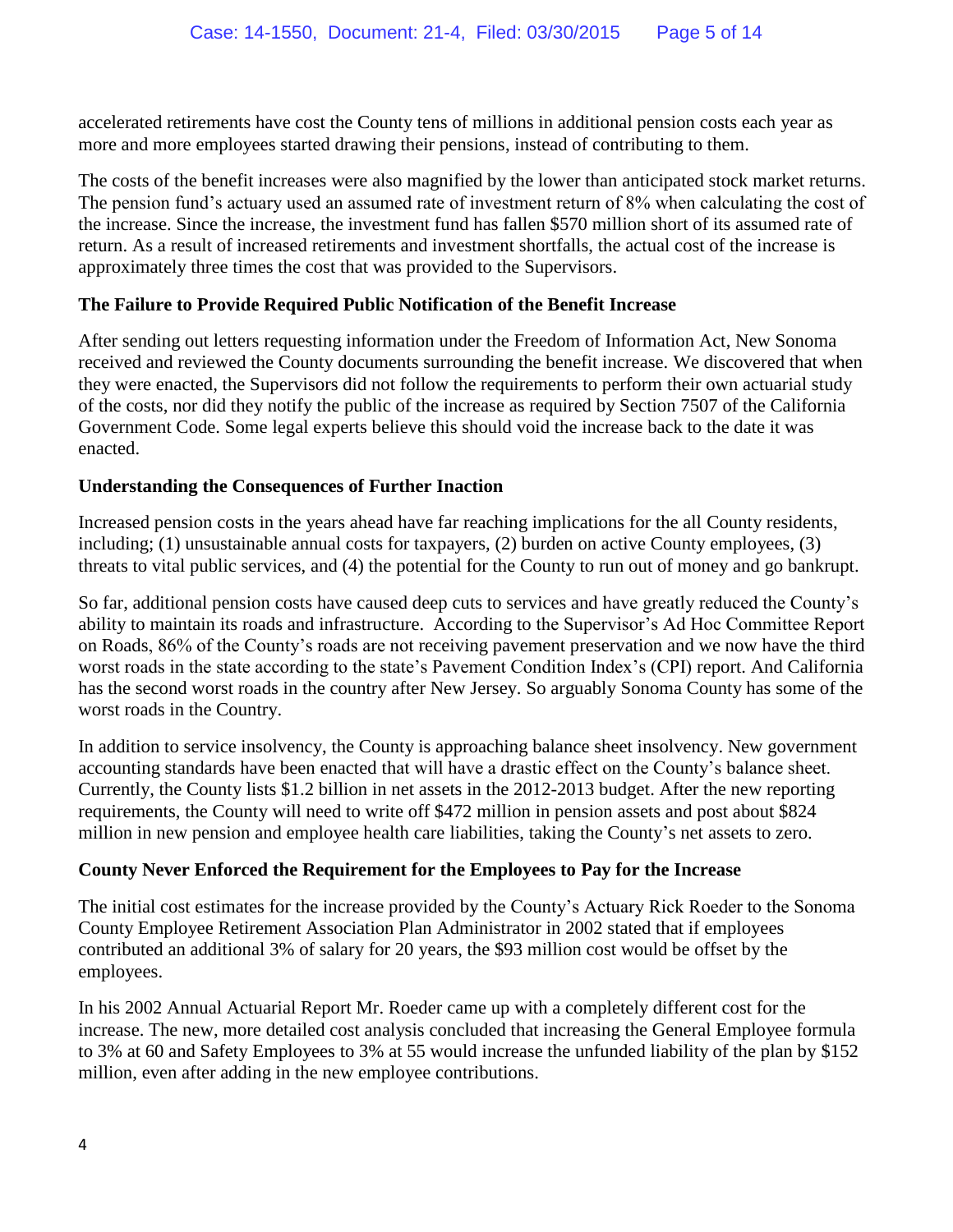Even though the employees had agreed to pay the 3% of salary estimated cost of the increase the Supervisors agreed to pick up more of their contribution. The employee MOU's indicate that when the County negotiated the 3% of salary additional contribution with the Safety employees the County agreed to pick up 2% of their previous contributions so the net Safety Employee contribution was 1% of salary.

In 2008, after paying the 3% of salary for 6 years, SEIU employees received a 2.25% pickup of their previous contribution so their net contribution was .75% of salary. So even though the employee contributions were falling significantly short of paying for the increase, the Board of Supervisors negotiated for the employees to pay even less.

#### **The Current Supervisors Have Ignored Their Own Pension Report**

The Board of Supervisors has ignored its own Ad Hoc Committee Pension Report dated November 3, 2011, which included the following text on Page 18 identifying the failure of employees to pay their share and the recommendation to address this in labor negotiations. Here is the text from the report:

*"In 2002, Sonoma County agreed to retroactive increases which became effective in 2004 for general members and 2006 for safety members. This decision while part of a legal settlement and negotiations was made with the understanding that employees would bear the full cost of the enhanced retroactive benefit. At the time, the long term cost was actuarially estimated and labor negotiations provided for contract provisions to pay for the cost over the course of 20 years. However, those initial estimates and stock market volatility caused an increased cost to the County to cover pension costs".*

#### *"The Ad Hoc Committee recommends staff commission a new calculation to identify the shortfall, if any, and to work with the labor organizations through negotiations to meet the intent of the prior agreements regarding the enhanced benefit formulas costs".*

We have asked the Supervisors for the results of this calculation and were informed it has never been performed. As a result, we believe the citizens of Sonoma County deserve a full accounting and explanation of what went wrong and what corrective actions should be taken to bring the County into compliance with their own Board Resolutions requiring the employees to pay.

Because of the numerous problems with the increase process including: (1) not notifying the public, (2) not presenting accurate cost estimates to the Board of Supervisors, and (3) ignoring the Board Resolutions requiring the employees to pay for the increase, New Sonoma believes an independent committee of experts should be hired by the County to evaluate the situation and propose corrective actions to bring the fund into compliance with the law and the resolutions.

We also believe that a Pension Advisory Committee made up of experts, union and retiree representatives should be formed to develop a plan for paying off the pension's unfunded liabilities over the two decades and to ensure that the County complies with governance issues in the future. It is evident that there are too many conflicts of interest between staff and the supervisors over pensions and an independent committee needs to be formed.

The charts on the following pages demonstrate the problems faced by all stakeholders including; taxpayers, employees and retirees.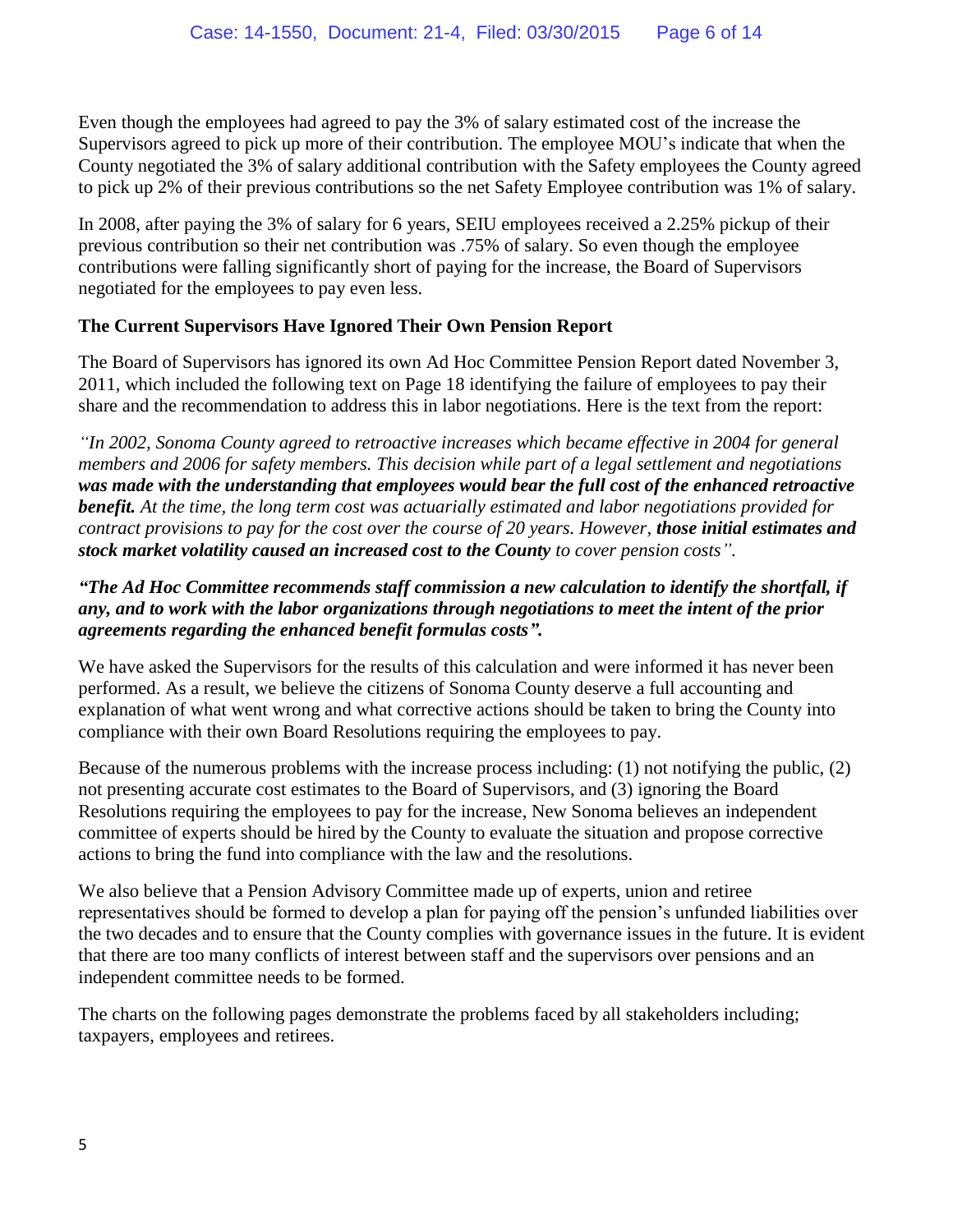The chart below demonstrates how the number of new retirees jumped significantly after the increase. In addition, the average age of new retirees dropped 5 years from 62 to 57. This meant people paid into the retirement system for 5 fewer years and will receive retirement funds for 5 additional years. As previously discussed, the retirement association did not have their actuary include the impact of accelerated retirements in their cost analysis, as he recommended.



In addition to lowering the retirement age, the increase to 3% at 60 also resulted in an immediate jump in pensions for new retirees of 66% from an average cost of \$22,468 in 2003 to \$37,715 the following year.

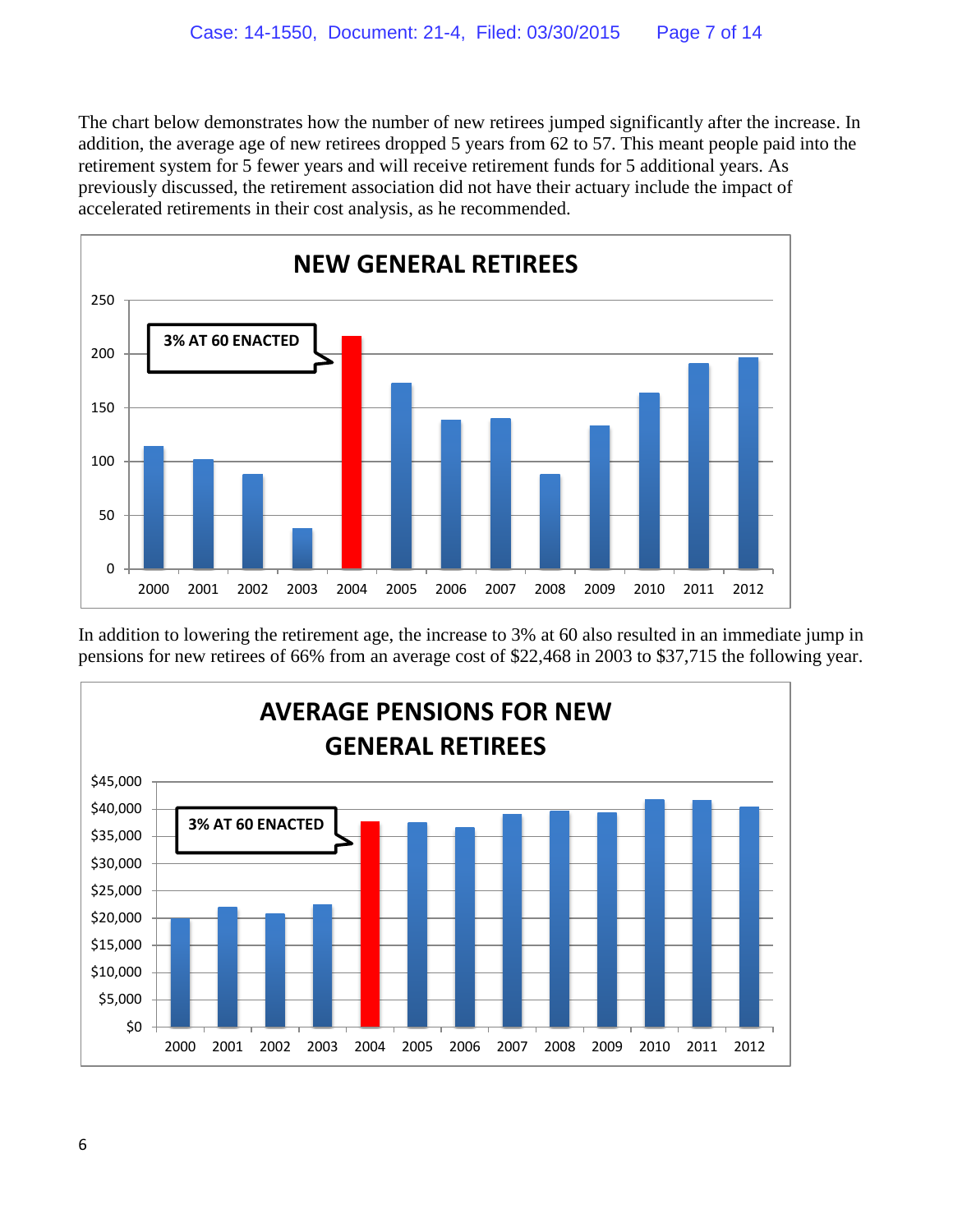The Sonoma County Board of Supervisors adopted two new pension formulas for Safety Employees. A 3% at 55 formula took effect in 2003 and a 3% at 50 formula took effect in 2006. As a result, the average age of new retirees dropped from 56 to 51 resulting in 5 fewer years of employee contributions and 5 more years of retirement.



The increases also resulted in a 69% increase in pensions for new retirees from an average cost of \$35,803 in 2002 to \$60,697 in 2006.

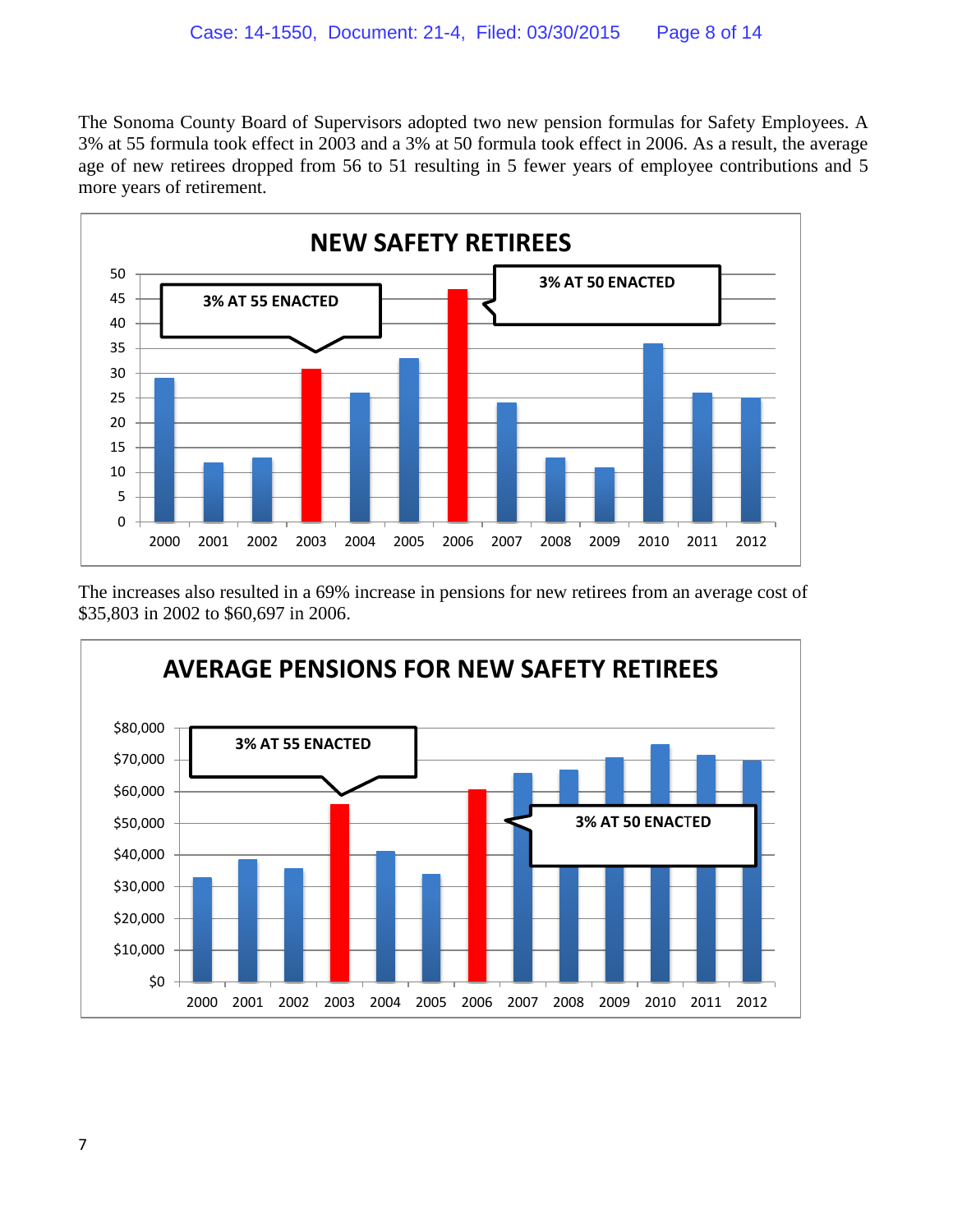This graph demonstrates how the cost for pensions has soared for the County, now reaching 40% of payroll. However, the cost that employees pay, has stayed flat at 12% of payroll or less than the amount shown because the graph does not account for the County's pickup of employee contributions, which is difficult information to obtain from County reports.



This chart provides the total annual cost of pensions each year. Pension costs were stable at about \$25 million per year from 1994 to 2000 and from 2001 to 2012 the average annual cost jumped **600%** to an average of \$155 million per year.

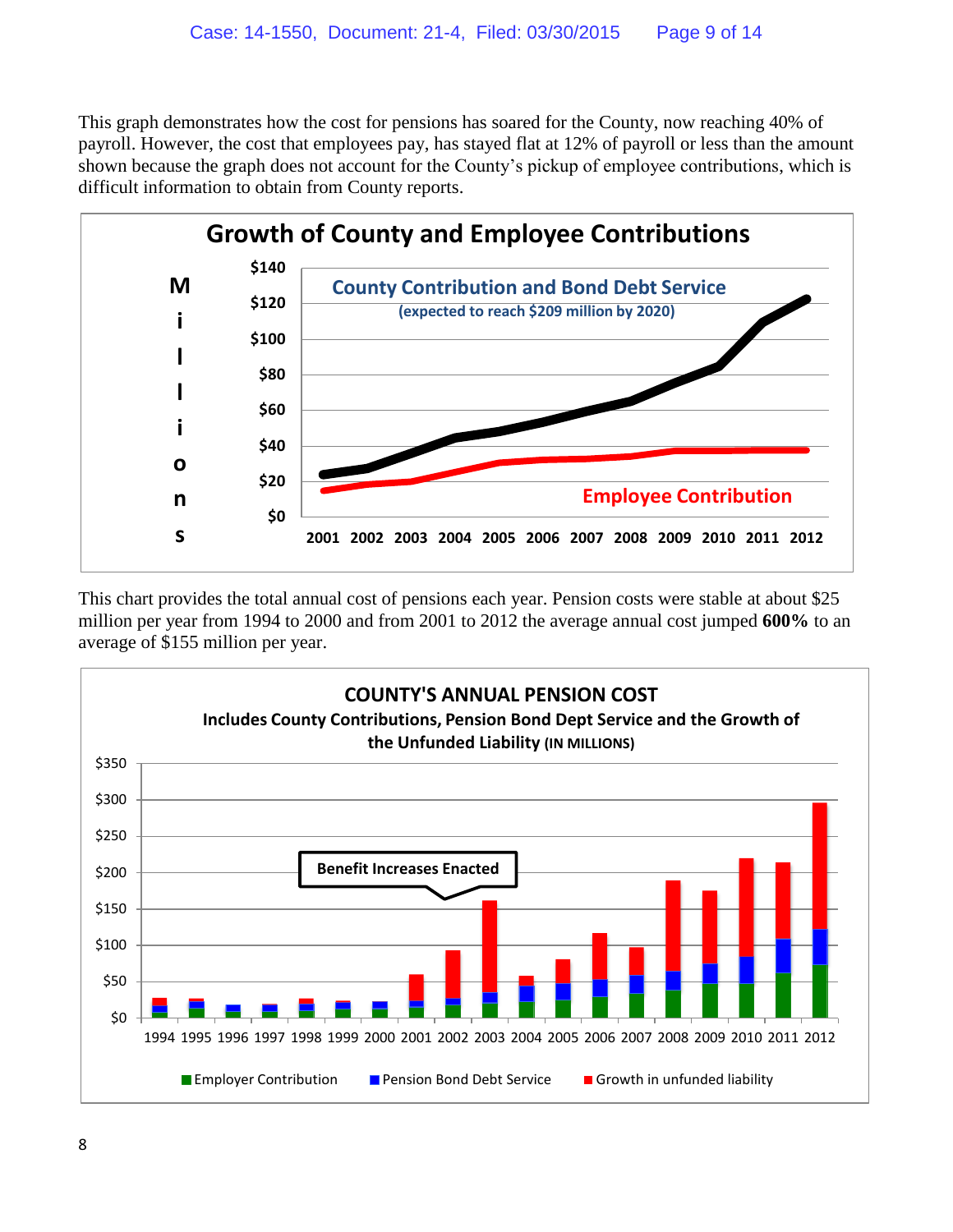This chart shows the growth of the unfunded liability, which is money owed to current employees and retirees for work already performed. It is the difference between what they are owed and the assets in the fund. Bond funds used to buy down the debt are added back in to provide the true unfunded liability the County faces. The pension bond debt is currently at \$495 million. It will end up costing the County \$856 million when interest is added. In addition, the County had \$527 million in unfunded pension liabilities at the end of 2012 as well as \$297 million in unfunded medical liabilities. These amounts assume the County will receive a 7.5% return on its investment earnings. If they receive less, the unfunded liability increases dramatically.



This graph shows the disbursements to retirees and disabled workers. The payments have increased 435% over the past 12 years from \$28 million in 2000 to \$122 million in 2012. From 2000 to 2004 payments to retirees increased by about \$4.2 million per year. After the increase in benefits, payments to retirees increased an average of \$9.4 million per year.

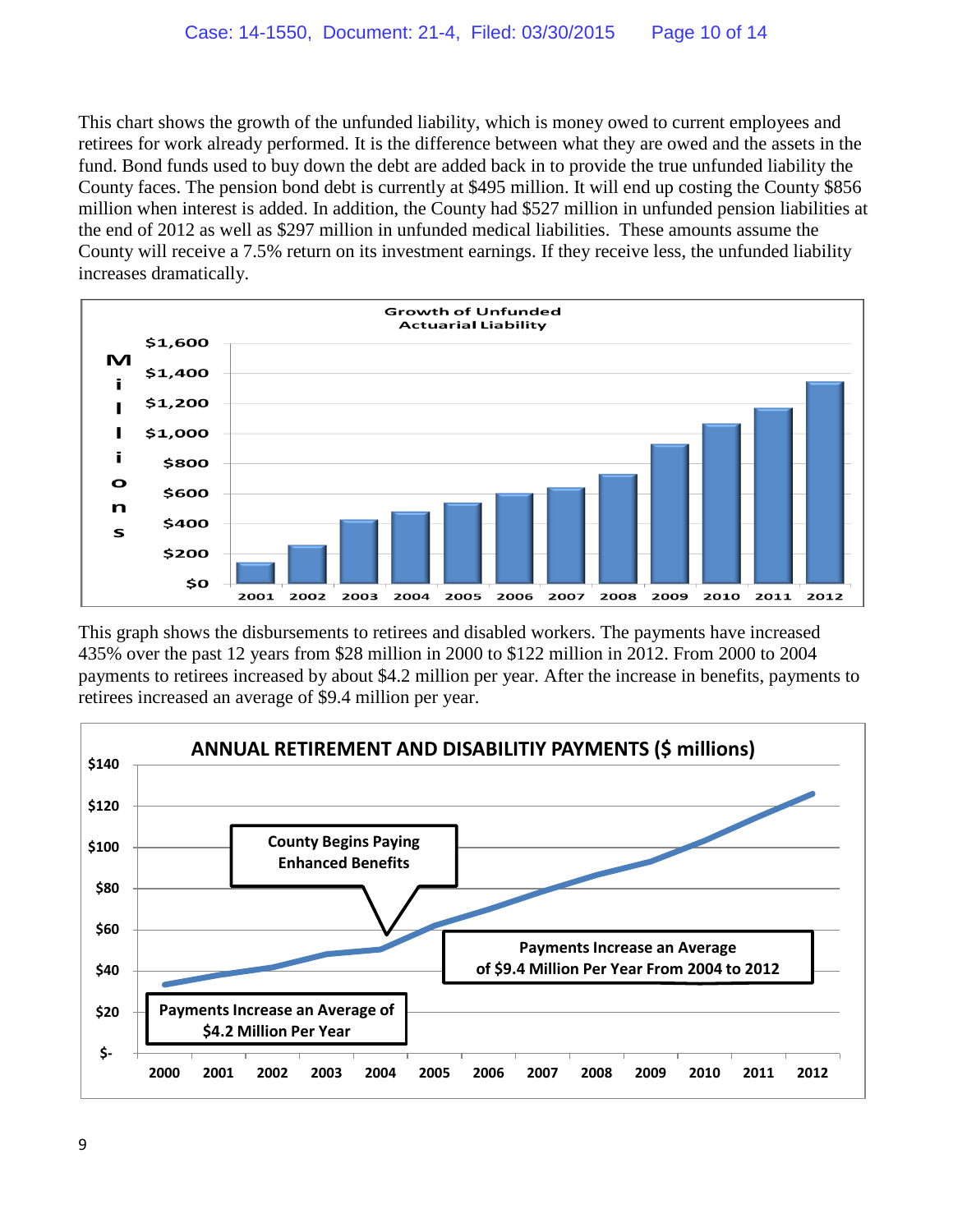# **Comparing Sonoma County Pension Costs with its Neighboring Counties**

The Earned Retiree Benefits Funding Ratio is the present value of pension and other post employment benefits earned by retirees and employees to date. Generally 80% funded is considered a plan that is not in stress. A funded ratio of 60%, as in Sonoma County is a plan in significant financial stress and risk of insolvency. We calculated the funded ratio based upon three rates of investment return of 7.5%. 5.5% and 4.8%. Tulare County did not retroactively increase benefits and therefore has a funded ratio of almost 90%.



Average county employee salary and pension costs are now \$110,000 per year, double the salary and retirement costs of the average county resident. A 3% employer contribution to a 401k account was added to the non-government employee salary for comparison purposes. That is the most typical amount contributed by employers.

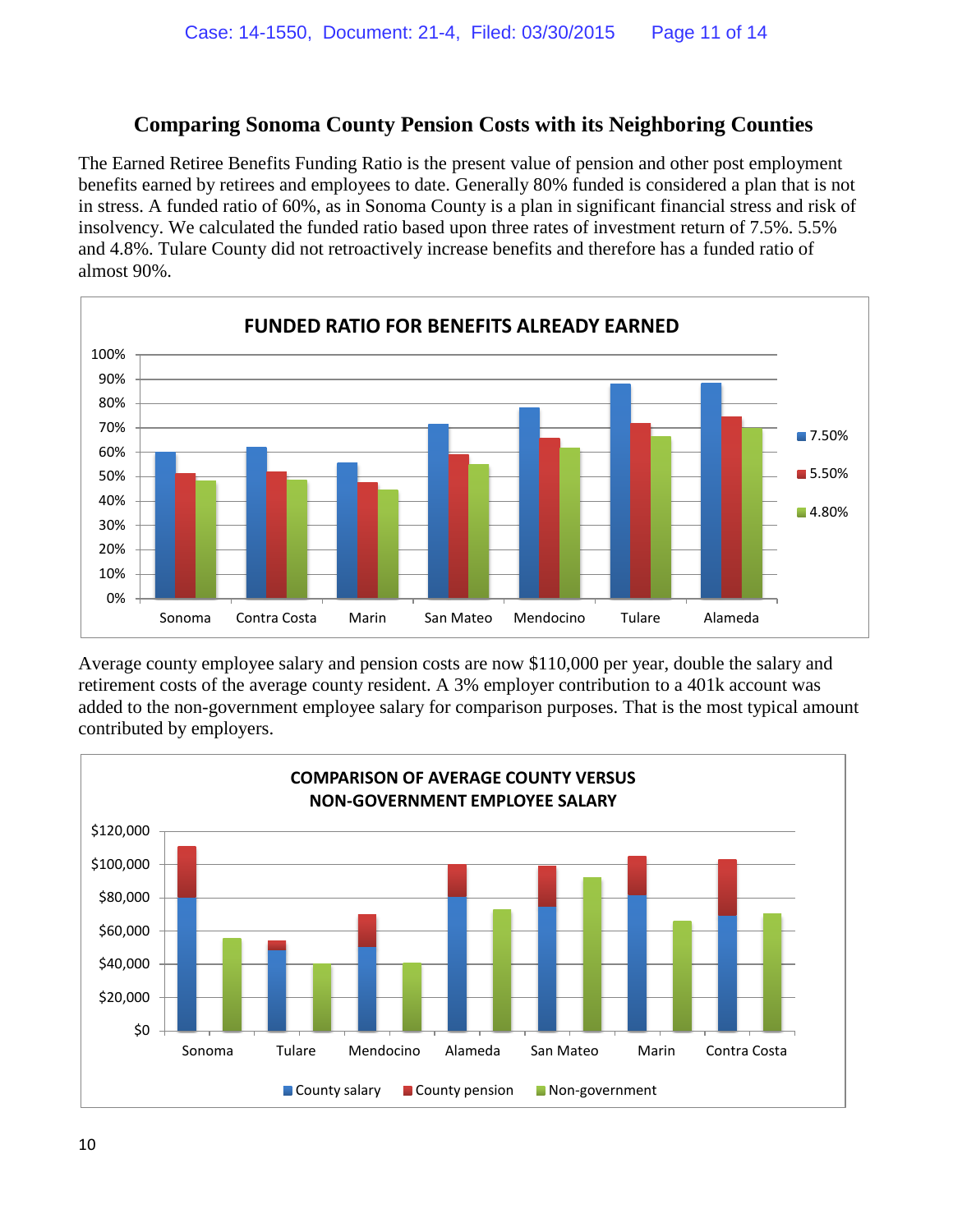#### **Comparison of Sonoma with Tulare County**

Tulare County has about the same population as Sonoma County, but their finances are in great shape because they never retroactively increased pensions and they controlled salaries. Their payroll is 37% less than Sonoma County's even thought they have 577 or 15% more employees. This data is from the 2012 Annual Actuarial Valuations of both counties.

|                                          | <b>Tulare</b>                   | Sonoma        | <b>Difference</b>   |
|------------------------------------------|---------------------------------|---------------|---------------------|
| 1. Population $(2011)$                   | 449,253                         | 488,253       | Sonoma 8.6% larger  |
| 2. Active employees                      | 4,197                           | 3,620         | Tulare 16% higher   |
| 3. Total projected compensation          | \$220 million                   | \$303 million | Sonoma 37% higher   |
| 4. Average pensionable salary            | \$52,384                        | \$83,636      | Sonoma 60% higher   |
| 5. Pension bonds sold                    | \$41 million                    | \$592 million | Sonoma 1300% higher |
| 6. County contribution to pension's      | \$30 million                    | \$69 million  | Sonoma 130% higher  |
| 7. Pension bond debt service             | \$0                             | \$48 million  |                     |
| 8. Total pension costs                   | \$30 million                    | \$117 million | Sonoma 290% higher  |
| 9. 2012 unfunded pension Liability       | $$119.5$ million $$527$ million |               | Sonoma 343% higher  |
| 10. Unfunded liability w/o bond proceeds | \$119.5 million \$1,119 million |               | Sonoma 836% higher  |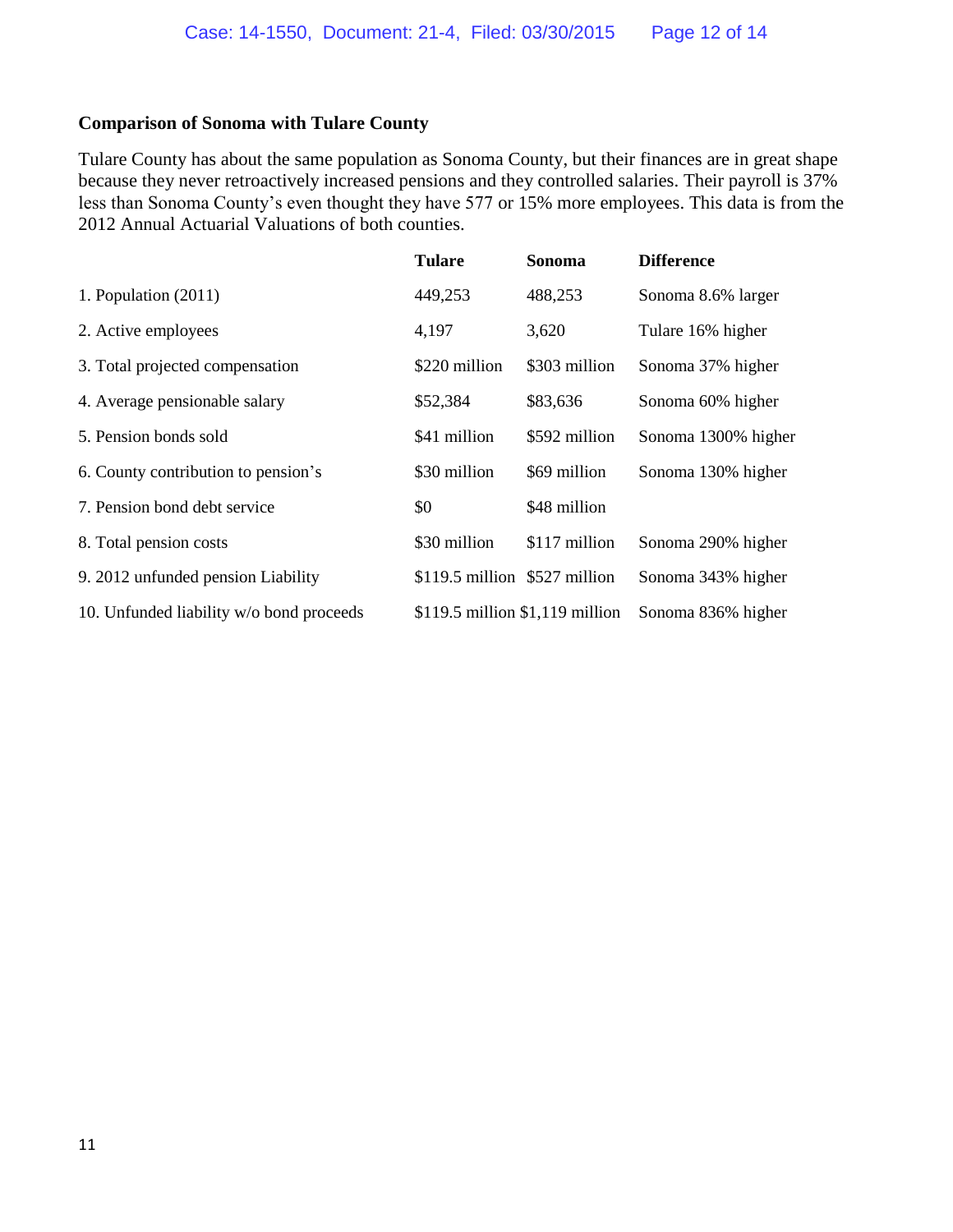#### **BUILDING A FRAMEWORK FOR SOLUTIONS**

With a clear understanding of the nature and extent of the challenges we face as a County, we must find a workable solution. Indeed, only by addressing and solving this urgent financial challenge can we move to a healthy local economy and provide retirement security for employees and retirees.

To begin this process New Sonoma believes a Citizens Advisory Board made up of union, retiree and taxpayer representatives along with independent legal, actuarial, and financial experts needs to be formed to develop a long term solution to this growing crisis. It is our intent to ask the Supervisors to form this Board and if they refuse, to place an initiative on the ballot that will let the voters decide. The initiative would also include other measures, such as reducing pension formulas going forward if the Reed Initiative slated for the 2016 election passes.

The path to comprehensive pension reform should begin with agreement on a definition of retirement security – once we have agreement on a level of post-retirement income that ensures security and that the County can afford, we can design a sustainable system to provide that security.

Sonoma County residents, retirees and employees should share the following goals in creating a secure, sustainable retirement system that:

- Attracts and retains quality employees
- Provides a level of benefits that retirees can plan on being there
- Accumulates assets to cover 80% or more of its projected liabilities
- Allows the County to continue to invest in public services
- Eliminates the need for piecemeal reform by instituting self-correcting mechanisms that are triggered when funding levels dip below acceptable thresholds.

Any comprehensive solution should be informed by the following:

**1. Accurate and transparent assumptions:** Today's system was largely built by policymakers using little accurate data. Retirees, employees and taxpayers rely on government leaders to be honest about the system's liabilities and to have safeguards in place that require accurate accounting. Public employees should depend upon their union leadership to insist on conservative, realistic assumptions. Using overly optimistic assumptions hurts everyone because these assumptions underestimate the true cost of pensions and increase the risk that not enough money will be set aside to pay for granted pension benefits.

**2. Equitable and reasonable changes:** Fair and balanced eligibility rules, benefit levels and contributions for all members must be required of any retirement system reform. This report underscores the truth that any reform impacting only new employees will not affect the existing \$1 billion in unfunded pension and medical liability for past service. This problem is over a decade in the making and all stakeholders must now share in the solution. The following, among many other ideas, should be analyzed as possible areas of reform:

- Increasing the retirement age
- Lowering the accrual rate of benefits
- Cost of living adjustments
- Hybrid plans and portability
- Eliminating the ability to spike pensions and purchase Service Credits